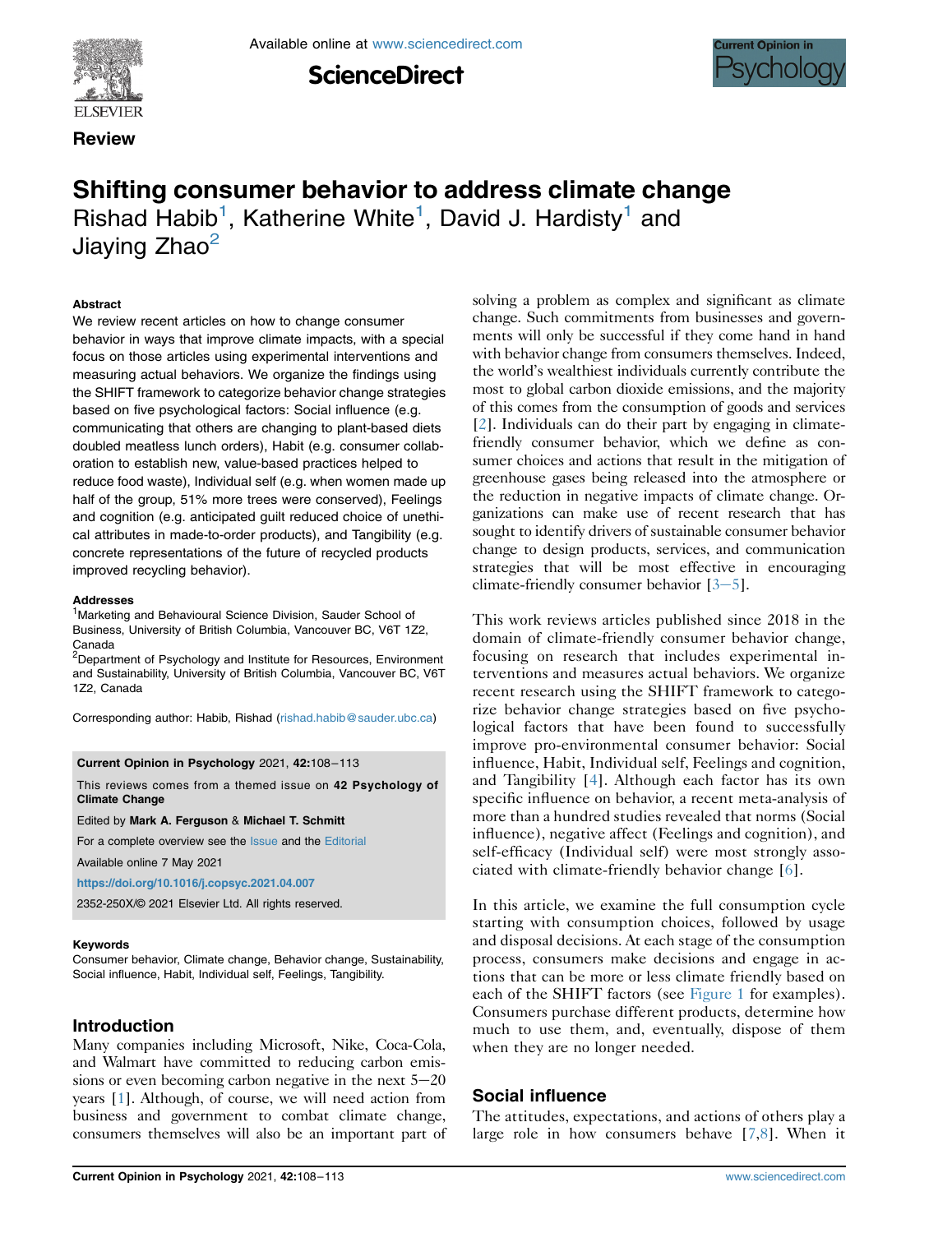<span id="page-1-0"></span>

| ۰, |  |
|----|--|
|----|--|

|                             | <b>Stage of the Consumption Cycle</b>                                                                                                             |                                                                                                                      |                                                                                                                                                  |
|-----------------------------|---------------------------------------------------------------------------------------------------------------------------------------------------|----------------------------------------------------------------------------------------------------------------------|--------------------------------------------------------------------------------------------------------------------------------------------------|
|                             | <b>Choice</b>                                                                                                                                     | <b>Usage</b>                                                                                                         | <b>Disposal</b>                                                                                                                                  |
| S<br><b>pcial influence</b> | People follow advocates who<br>themselves engage in non-<br>normative behavior, such as<br>putting up solar panels (Kraft-<br>Todd et al., 2019). | Dynamic norms emphasizing<br>how others are adopting new<br>behaviors reduce water usage<br>(Sparkman et al., 2020). | Mothers' waste avoidance<br>and recycling behaviors<br>tend to encourage their<br>children (Evans et al.,<br>$2018$ ).                           |
| abit                        | New sustainable habits often<br>involve new product choices<br>(Perera et al., 2018).                                                             | Defaults help lower meat<br>consumption, and feedback<br>reduces energy use (Wynes et<br>al., 2018).                 | People form new habits<br>such as food redistribution<br>to reduce food waste<br>(Gollnhofer 2019).                                              |
| ndividual self              | Consumers' desire to view<br>themselves positively leads to<br>forgetting unethical attributes<br>more than ethical ones (Reczek<br>et al., 2018) | Higher status is associated<br>with lower energy<br>conservation (Wang et al.,<br>2019).                             | Reminders of the past<br>identity of repurposed<br>products make consumers<br>feel special and increases<br>demand (Kamleitner et al.,<br>2019). |
| eelings and<br>cognition    | People's intuition that ethical<br>products are less strong<br>reduces choice share (Mai et<br>al., 2019).                                        | Using green products leads to<br>greater warm glow than using<br>traditional products (Tezer &<br>Bodur 2020).       | Lower anticipated guilt<br>increases demand for<br>made-to-order products,<br>made from recycled<br>materials (Paharia 2020).                    |
|                             | Detailed, concrete information<br>about sustainability can<br>increase choice of eco-friendly<br>products (Reczek et al., 2020).                  | Experiencing heatwaves can<br>lead to perceptions of energy<br>scarcity (Larcom et al., 2015).                       | Concrete representations<br>of what products can<br>become encourage<br>recycling (Winterich et al.,<br>2019).                                   |

comes to climate-friendly behaviors, social influence can stem from different sources including family [[9\]](#page-4-3), organizers or advocates [\[10](#page-4-4)], social media influencers [[11](#page-4-5)], and others in a community [\[12\]](#page-4-6). For instance, one study found that influencers vouching for the credibility of eco-friendly pesticides led to greater uptake by farmers [\[11\]](#page-4-5). A challenge with encouraging climate-friendly behaviors using social influence is that they are often not the norm. However, policymakers, marketers, and psychologists can harness the power of social influence, even when a behavior is non-normative. One way is to communicate how a behavior is becoming more prevalent over time, often referred to as dynamic norms (e.g. how more people are starting to limit their meat consumption)  $[12-14]$  $[12-14]$  $[12-14]$  $[12-14]$  $[12-14]$ . This can be effective because people tend to conform to what they expect future norms to be. Furthermore, dynamic norms allow people to believe that personal change is possible and that it is important to others and compatible with their identity. A second way is to emphasize joining others to change the norm as people are motivated to work together

toward a common goal [[13](#page-4-7)]. As climate change is a collective action problem, learning that others are taking action can motivate consumers to do so as well [[15](#page-4-8)]. A third way is to involve advocates who themselves engage in the action in promoting it as they have a stronger influence on others. A large-scale field study of 1.4 million residents across 58 US towns found that community organizers who had installed solar panels themselves were able to recruit 62.8% more households than those who had not [[10](#page-4-4)].

### Habit

Habits are automatic, relatively uncontrolled behaviors that are easy for people to perform [\[16\]](#page-4-9), and building climate-friendly consumption habits can be instrumental in guiding people's actions [\[17](#page-4-10)[,18\]](#page-4-11). Defaults for lower meat consumption, incentives for driving less, and feedback on energy use can be particularly effective at reinforcing and solidifying climate-friendly habits, saving 51, 571, and 149 kg of  $CO<sub>2</sub>$ , respectively, per individual or household [[5](#page-3-4)].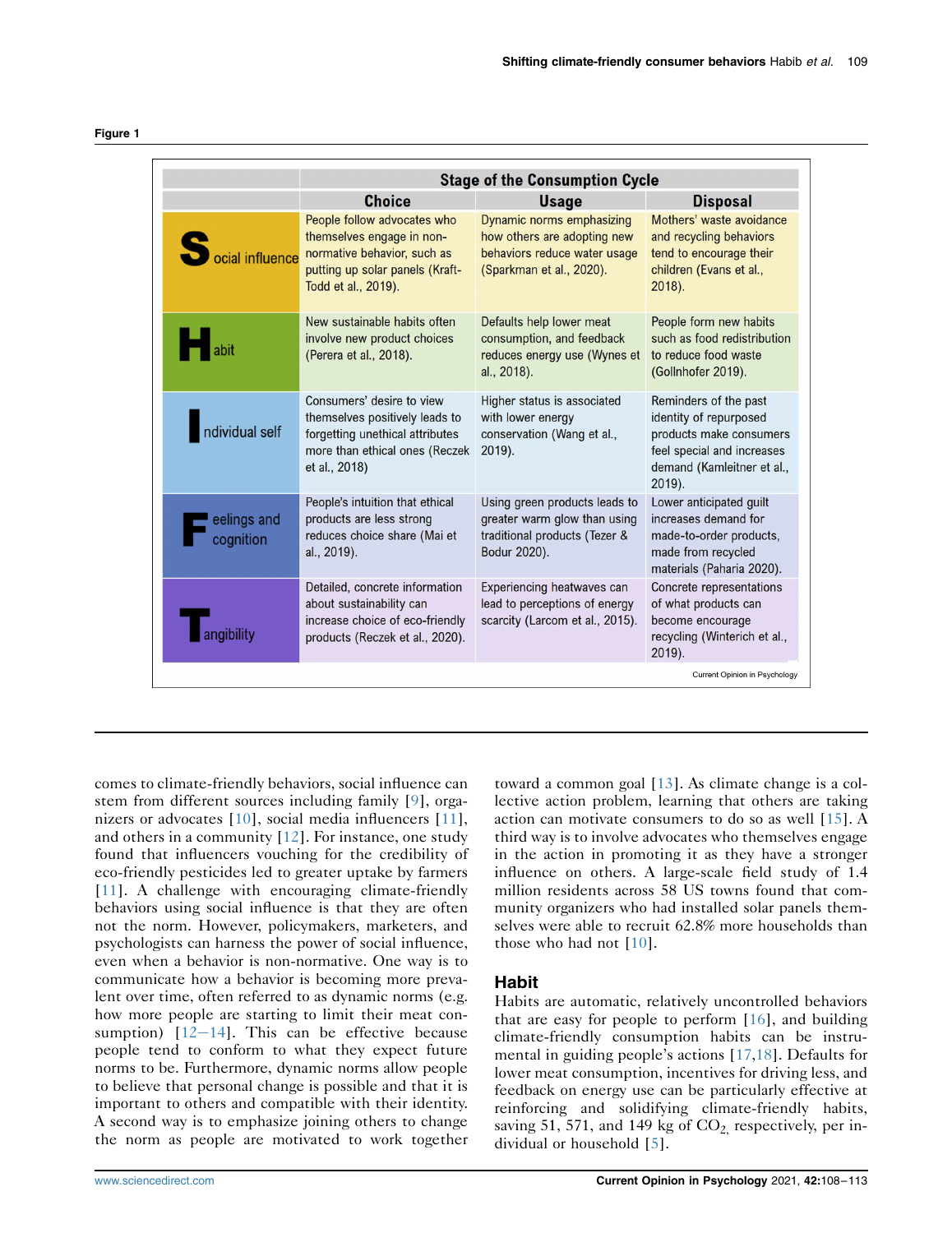When existing habits are unsustainable, the goal for behavior change is to develop new, more climatefriendly habits. Although there is a lack of recent experimental research on this topic, ethnographic work reveals important insights. Creating a new sustainable practice usually involves acquiring information, procuring necessary items, and sometimes even producing such items oneself [\[19\]](#page-4-12). For instance, new environmentalists may start with gaining knowledge about how products are produced, followed by nontraditional transactions to obtain items, such as swapping clothes or collecting unsold food, and later may knit one's own clothes or grow one's own food. Consumers can also work to create new, complementary consumption practices that align more clearly with their internal values, such as food redistribution to combat food waste [[20](#page-4-13)].

# Individual self

People are motivated to maintain a positive view of themselves. This motivation to see oneself as a good, virtuous person can be partially fulfilled through consuming climate-friendly products, particularly when one plays a role in its production [\[21](#page-4-14)]. Reading about the stories of repurchased products can help consumers feel unique and special when they purchase them, contributing positively to their self-concept [\[22\]](#page-4-15). When consumers feel a sense of ownership over public goods such as parks and lakes, they are more likely to put in effort to take care of their surroundings [\[23](#page-4-16)]. Moreover, consuming green products that are seen as virtuous can lead to positive spillover effects, wherein one climate-friendly product purchase leads to other prosocial behaviors, such as donations [\[24](#page-4-17)]. This motivation for positive self-perceptions can lead consumers to remember positive ethical information about a product, but to conveniently forget unethical information that might cast the self in a negative light [\[25](#page-4-18)].

Individual differences are also important in climatefriendly decision-making. Those who have a communal orientation, such as those with a feminine gender identity  $[26-28]$  $[26-28]$  $[26-28]$  $[26-28]$  $[26-28]$ , a greater other orientation  $[29]$  $[29]$  $[29]$ , liberal political identity [\[30\]](#page-4-21), or low power [[31](#page-4-22)], are more likely to take climate-friendly actions. One way to influence climate action is by including communally oriented members through conscious group formation; for instance, collective village groups in Indonesia, Peru, and Tanzania conserved about 51% more trees by ensuring that half of the group members were women [\[32](#page-4-23)]. In contrast, having an agentic orientation and valuing status and prestige are negatively related to climate-friendly behavior [[29](#page-4-20),[31,](#page-4-22)[33\]](#page-4-24). However, intergroup contact can change this; individuals from a majority group (e.g. local students or whites), who had greater positive intergroup contact (e.g. with international students or ethnic minorities), were more concerned about the environment and more likely to engage in climate-friendly actions [\[34\]](#page-4-25).

### Feelings and cognition

Consumers are influenced both by feelings and intuition(sometimes called 'system 1') and by more deliberative cognitions (often called 'system 2') [\[35,](#page-4-26)[36\]](#page-4-27). When designing interventions, it is important to consider both pathways.

### Feelings

Positive emotions such as elevation [[37](#page-4-28)] and hope [[38](#page-5-0)] have positive effects on climate-friendly consumer behavior. For instance, an image of solar panel installation led to feelings of hope and increased support for climate policies [\[38\]](#page-5-0). Not only do positive emotions lead to greater purchase of climate-friendly products but also using such products results in greater positive emotions, such as warm glow and enjoyment [[24](#page-4-17),[39](#page-5-1)]. Moderate levels of negative emotions, such as shame [\[40\]](#page-5-2), guilt [\[21,](#page-4-14)[26\]](#page-4-19), and fear [\[38\]](#page-5-0), can also be highly effective in encouraging climate-friendly behaviors. Anticipated guilt is a particularly strong motivator and is part of the reason people prefer ethical production when they are directly involved [[21\]](#page-4-14). Negatively framed messages can be more effective than positively framed messages, partially because they activate anticipated shame [\[40\]](#page-5-2). Similarly, climate messages that focus on negative impacts can lead to higher levels of fear and increased support for climate policies, especially among conservatives [[38](#page-5-0)]. However, in an effort to avoid negative emotions, consumers may inadvertently act in climateunfriendly ways such as placing items that cannot be recycled in the recycling bin [\[41\]](#page-5-3).

### **Cognition**

Consumers often rely on their cognitive system to make decisions about engaging in climate-friendly actions. A common belief about sustainable products is that they are not as strong or effective as their conventional counterparts [\[42](#page-5-4)[,43](#page-5-5)]. This belief can be implicit (i.e. based in system 1, intuitive and difficult to control) or explicit (i.e. based in system 2, slow and controlled), and both have been shown to reduce sustainable product choices. Fortunately, explicit beliefs can be improved and sustainable product choices can be increased by strengthening people's motivation to behave sustainably, providing information about benefits and associating sustainability with the company rather than its products  $[43-45]$  $[43-45]$  $[43-45]$  $[43-45]$  $[43-45]$ . In the context of food waste, marketers can emphasize esthetic flaws in produce to correct for any negative associations with taste in consumers' minds [\[46\]](#page-5-6). Moreover, marketers can highlight durability to encourage the consumption of luxury products that tend to be more sustainable [[47](#page-5-7)].

Another reason why consumers do not purchase sustainable products is their lack of understanding of climate impacts [[48](#page-5-8)]. One way to correct consumers' erroneous perception of the climate impacts of different behaviors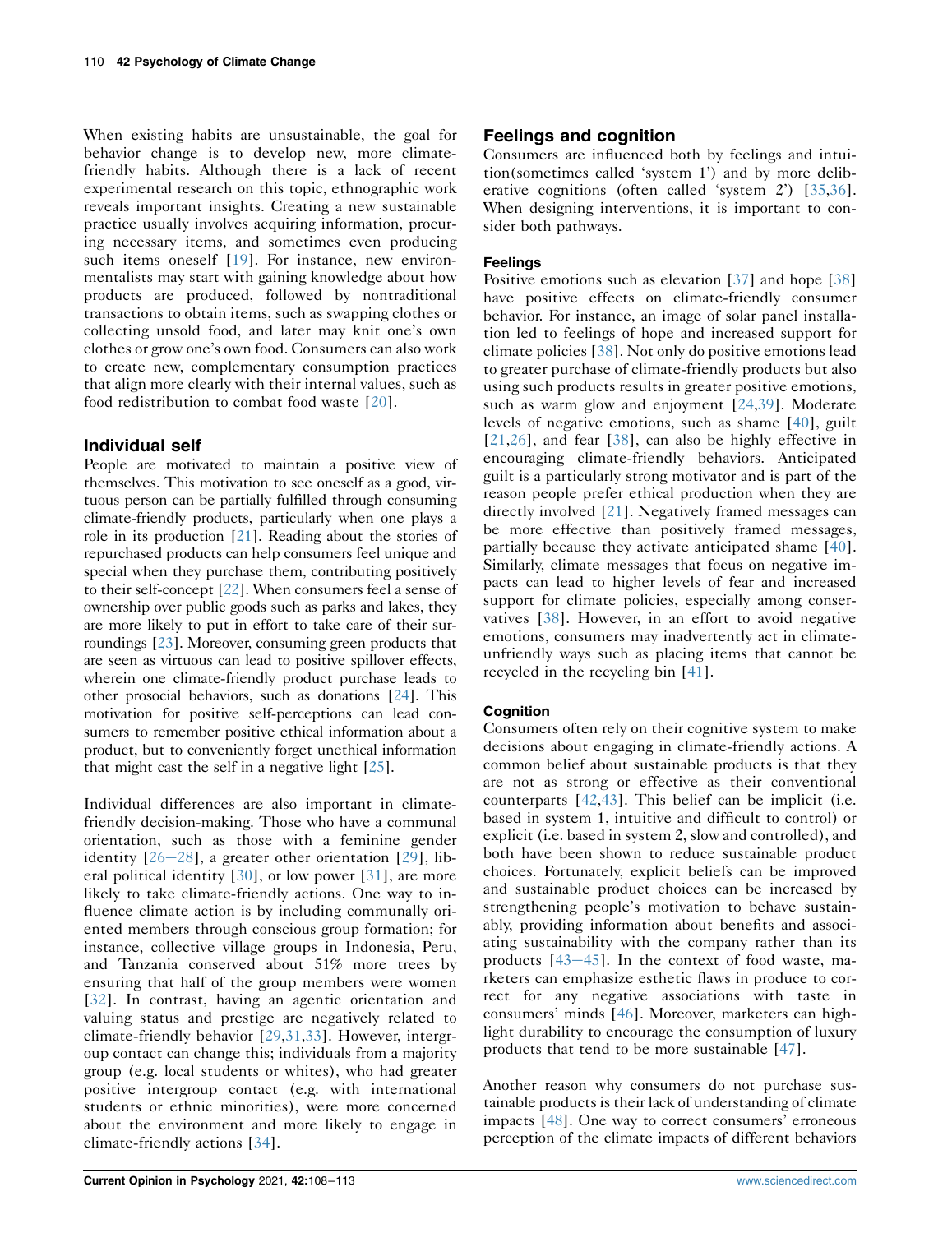is to present accurate information. For example, information in the form of labels can be especially useful when people have incorrect impressions, such as when they underestimate carbon emissions from food choices [\[49](#page-5-9)]. However, it is crucial to present information in a way that appeals to consumers, for example, by labeling a carbon price as a carbon offset for aviation fuel rather than a carbon tax on airplane travel [[50\]](#page-5-10). Such interventions are an effective tool to shift consumers toward more climatefriendly actions. It is also important to ensure that small nudges do not provide consumers with a false sense of effectiveness that lowers support for other, more concrete policies such as a carbon tax [\[51\]](#page-5-11).

Consumers may also hesitate to purchase climatefriendly products because they are often wary of sustainability claims. For instance, they may interpret the presence of extrinsic appeals as an indication that a company lacks intrinsic motives to help the environment and is acting in an eco-friendly manner only to make money [[52](#page-5-12)]. Perceptions of greenwashing can lead to negative reactions, even if the discrepancy is on the supplier end [\[53](#page-5-13)]. This is made worse if both the environmental claims and the disconfirming information are specific [\[54](#page-5-14)].

Education alone has not been found to make a large impact on people's behaviors. For instance, those who participated in a workshop on water management practices behaved no differently from those who did not participate [\[55\]](#page-5-15). One explanation for this is people's motivated attention to and perception of climate change information. For instance, eye-tracking research reveals that both liberals and conservatives pay attention to information that corresponds with what they already believe [\[30](#page-4-21)]. In addition, greater knowledge of climatefriendly consumption can also lead to negative effects such as tension and decision paralysis [\[56\]](#page-5-16).

# Tangibility

A particularly striking feature of climate change is that it can feel abstract and psychologically distant  $-$  socially,  $temporally, spatially, and hypothetically — although it is$ looming closer as more people experience and observe adverse impacts [[57\]](#page-5-17). This remains an understudied area with great potential for future research.

One way to increase climate-friendly behavior is to make the outcomes of actions more concrete and tangible. Concrete representations of what products will become after recycling can generate greater interest in advertisements and lead to increased recycling at outdoor events and residences [[37\]](#page-4-28). Directly experiencing the impacts of climate change, such as increased electricity demand due to heat waves, can lead to perceptions of energy scarcity, but it does not always result in greater environmentally friendly behavior [[58](#page-5-18)]. Another way to

harness tangibility in encouraging climate-friendly behavior is to target consumers who already think abstractly or change consumer mindsets, by asking them to think more abstractly [\[59\]](#page-5-19).

# **Conclusions**

Research into the effects of interventions on consumers' climate-friendly behavior has covered different stages in the consumption process. This involves product choice, such as purchasing eco-friendly products [[25,](#page-4-18)[43](#page-5-5)[,54\]](#page-5-14), as well as made-to-order products [\[21\]](#page-4-14) and solar panel installation [[10\]](#page-4-4). It also extends to usage, including enjoyment of green products [\[39](#page-5-1)], energy and water conservation [\[5](#page-3-4),[13](#page-4-7),[33](#page-4-24),[58](#page-5-18)], and carbon footprint and pricing [[49](#page-5-9),[50](#page-5-10)], as well as disposal, such as recycling [\[9,](#page-4-3)[21,](#page-4-14)[37](#page-4-28)], upcycling  $[22]$  $[22]$  $[22]$ , and reducing food waste  $[20]$ . Just as climate change is caused by human behavior, so too must human behavior be part of the solution. Recent research in psychology, marketing, and related fields has revealed that interventions using Social influence, Habit, Individual self, Feelings and cognition, and Tangibility are all promising routes to climate-friendly consumer behavior.

# Conflict of interest statement

The authors declare that they have no known competing financial interests or personal relationships that could have appeared to influence the work reported in this paper.

# Acknowledgements

We would like to acknowledge the support of the SSHRC Partnership Development Grant (Grant # 890-2019-0015; "Sustainable behavioural insights: developing a framework for nudging long-term behaviour change"), the UBC VP Research & Innovation Grant For Catalyzing Research Clusters and the Canada Research Chair in Behavioral Sustainability program.

#### References

Papers of particular interest, published within the period of review, have been highlighted as:

- \* of special interest
- of outstanding interest
- <span id="page-3-0"></span>Rochard V: Is climate change A C-suite issue? Absolutely.. Forbes; 2020. . Accessed 16 September 2020.
- <span id="page-3-1"></span>2. Chancel L, Piketty T: [Carbon and inequality: from Kyoto to Paris](http://refhub.elsevier.com/S2352-250X(21)00054-3/sref2) [Trends in the global inequality of carbon emissions \(1998-2013\) &](http://refhub.elsevier.com/S2352-250X(21)00054-3/sref2) [prospects for an equitable adaptation fund World Inequality Lab](http://refhub.elsevier.com/S2352-250X(21)00054-3/sref2). [World Inequality Lab; 2015](http://refhub.elsevier.com/S2352-250X(21)00054-3/sref2).
- <span id="page-3-2"></span>Trudel R: Sustainable consumer behavior. Consum Psychol Rev 2019, 2:85–96, <https://doi.org/10.1002/arcp.1045>.
- <span id="page-3-3"></span>4. White K, Habib R, Hardisty DJ: How to SHIFT consumer behaviors to be more sustainable: a literature review and guiding framework. J Market 2019, 83:22–49, [https://doi.org/](https://doi.org/10.1177/0022242919825649) [10.1177/0022242919825649.](https://doi.org/10.1177/0022242919825649)
- <span id="page-3-4"></span>5. Wynes S, Nicholas KA, Zhao J, Donner SD: Measuring what works: quantifying greenhouse gas emission reductions of behavioural interventions to reduce driving, meat consumption, and household energy use. Environ Res Lett 2018, 13: 113002, [https://doi.org/10.1088/1748-9326/aae5d7.](https://doi.org/10.1088/1748-9326/aae5d7)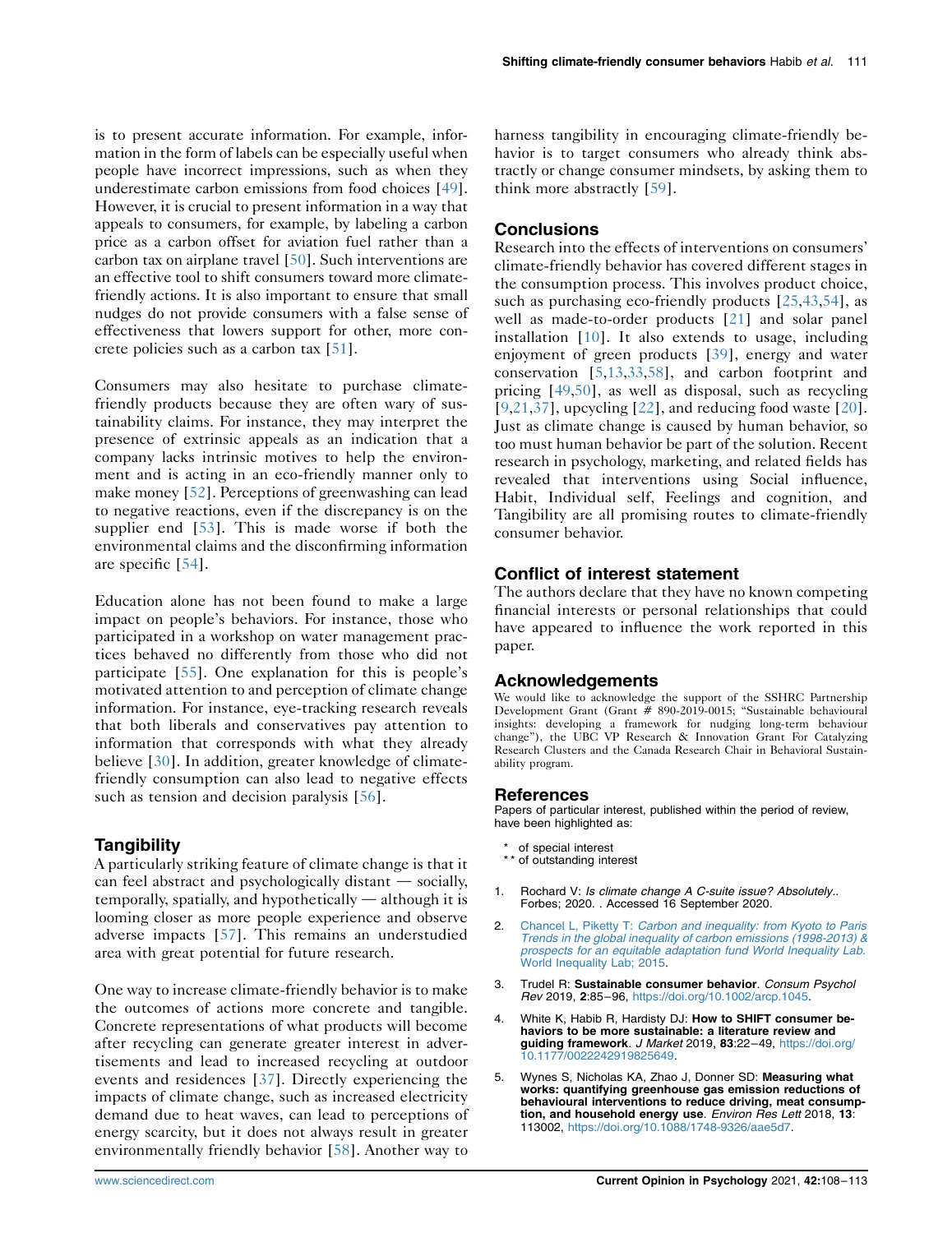- <span id="page-4-0"></span>6. van Valkengoed AM, Steg L: Meta-analyses of factors motivating climate change adaptation behaviour. Nat Clim Change 2019, 9:158–163, [https://doi.org/10.1038/s41558-018-0371-y.](https://doi.org/10.1038/s41558-018-0371-y)
- <span id="page-4-1"></span>Cialdini RB, Trost MR: [Social influence: social norms, con](http://refhub.elsevier.com/S2352-250X(21)00054-3/sref7)[formity and compliance](http://refhub.elsevier.com/S2352-250X(21)00054-3/sref7). In Handb Soc Psychol. New York: [McGraw-Hill; 1998:151](http://refhub.elsevier.com/S2352-250X(21)00054-3/sref7)–192.
- <span id="page-4-2"></span>8. [Cialdini RB, Kallgren CA, Reno RR:](http://refhub.elsevier.com/S2352-250X(21)00054-3/sref8) A focus theory of normative [conduct: a theoretical refinement and reevaluation of the role](http://refhub.elsevier.com/S2352-250X(21)00054-3/sref8) [of norms in human behavior](http://refhub.elsevier.com/S2352-250X(21)00054-3/sref8). Adv Exp Soc Psychol 1991, 24: 201–[234](http://refhub.elsevier.com/S2352-250X(21)00054-3/sref8).
- <span id="page-4-3"></span>9. Evans GW, Otto S, Kaiser FG: Childhood origins of young adult environmental behavior. Psychol Sci 2018, 29:679–687, <https://doi.org/10.1177/0956797617741894>.
- <span id="page-4-4"></span>10 . Kraft-Todd GT, Bollinger B, Gillingham K, Lamp S, Rand DG: \* \* Credibility-enhancing displays promote the provision of nonnormative public goods. Nature 2018, 563:245–248, [https://](https://doi.org/10.1038/s41586-018-0647-4) [doi.org/10.1038/s41586-018-0647-4.](https://doi.org/10.1038/s41586-018-0647-4)

This paper includes a field study with 1.4 million people monitoring solar panel installation, which shows along with 3 pre-registered replications in a variety of other contexts where frequency of a positive behavior is low.

- <span id="page-4-5"></span>11. Zhang W, Chintagunta PK, Kalwani MU: Social media, influencers, and adoption of an eco-friendly product: field<br>experiment evidence from rural China. *J Market* 2021, 85: 10–27, [https://doi.org/10.1177/0022242920985784.](https://doi.org/10.1177/0022242920985784)
- <span id="page-4-6"></span>12 . Sparkman G, Walton GM: Dynamic norms promote sustain-\* able behavior, even if it is counternormative. Psychol Sci 2017, 28:1663–1674, [https://doi.org/10.1177/](https://doi.org/10.1177/0956797617719950) [0956797617719950.](https://doi.org/10.1177/0956797617719950)

Communicating dynamic norms regarding the increase in people limiting meat consumption over the last 5 years doubled the chances of participants ordering a meatless lunch at a campus cafeteria.

- <span id="page-4-7"></span>13. Sparkman G, Howe L, Walton G: How social norms are often a barrier to addressing climate change but can be part of the solution. Behav. Public Policy 2020:1-28, [https://doi.org/](https://doi.org/10.1017/bpp.2020.42) [10.1017/bpp.2020.42.](https://doi.org/10.1017/bpp.2020.42)
- 14. Sparkman G, Walton GM: Witnessing change: dynamic norms help resolve diverse barriers to personal change. *J Exp Soc*<br>*Psychol* 2019, **82**:238–252, [https://doi.org/10.1016/](https://doi.org/10.1016/j.jesp.2019.01.007) [j.jesp.2019.01.007](https://doi.org/10.1016/j.jesp.2019.01.007).
- <span id="page-4-8"></span>15. Fritsche I, Barth M, Jugert P, Masson T, Reese G: A social identity model of pro-environmental action (SIMPEA). Psychol Rev 2018, 125:245–269, [https://doi.org/10.1037/rev0000090.](https://doi.org/10.1037/rev0000090)
- <span id="page-4-9"></span>Verplanken B, Aarts H: [Habit, attitude, and planned behaviour:](http://refhub.elsevier.com/S2352-250X(21)00054-3/sref16) [is habit an empty construct or an interesting case of goal](http://refhub.elsevier.com/S2352-250X(21)00054-3/sref16)[directed automaticity?](http://refhub.elsevier.com/S2352-250X(21)00054-3/sref16) Eur Rev Soc Psychol 1999, 10:101-134.
- <span id="page-4-10"></span>17. Verplanken B: Old habits and new routes to sustainable behaviour. In Engag. Public clim. Change behav. Change commun. UK: Taylor and Francis; 2011:17-30. . Accessed 5 October 2017.
- <span id="page-4-11"></span>18. Verplanken B, Roy D: Empowering interventions to promote sustainable lifestyles: testing the habit discontinuity hypothesis in a field experiment. J Environ Psychol 2016, 45: 127–134, <https://doi.org/10.1016/j.jenvp.2015.11.008>.
- <span id="page-4-12"></span>19. Perera C, Auger P, Klein J: Green consumption practices among young environmentalists: a practice theory perspective. J Bus Ethics 2018, 152:843–864, [https://doi.org/10.1007/](https://doi.org/10.1007/s10551-016-3376-3) [s10551-016-3376-3](https://doi.org/10.1007/s10551-016-3376-3).
- <span id="page-4-13"></span>20. Gollnhofer JF, Weijo HA, Schouten JW: Consumer movements \* and value regimes: fighting food waste in Germany by building alternative object pathways. J Consum Res 2019, 46: 460–482, [https://doi.org/10.1093/jcr/ucz004.](https://doi.org/10.1093/jcr/ucz004)

An ethnographic study that delves into the development, practice and routinization of a disjunctive pathway (dumpster diving) and a complementary pathway (food sharing) to reduce food waste.

<span id="page-4-14"></span>21 . Paharia N: Who receives credit or blame? The effects of \* \* made-to-order production on responses to unethical and ethical company production practices. J Market 2020, 84: 88–104, <https://doi.org/10.1177/0022242919887161>.

This paper included a study on Facebook's platform that showed that advertisements and petitions emphasizing the made-to-order nature of products with unethical practices such as sweatshop labor received higher clicks than one that emphasized the existing stock of such products.

<span id="page-4-15"></span>22 . Kamleitner B, Thürridl C, Martin BAS: A cinderella story: how \* \* past identity salience boosts demand for repurposed products. J Market 2019, 83:76–92, [https://doi.org/10.1177/](https://doi.org/10.1177/0022242919872156) [0022242919872156](https://doi.org/10.1177/0022242919872156).

This paper included two online social media studies where people were twice as likely to like and more likely to click on a transformational product advertisement. It also includes a study at a pop-up store over 6 days where marketing materials that shared the past identity of upcycled products tripled the amount of purchases and resulted in four times the revenue.

- <span id="page-4-16"></span>23. Peck J, Kirk CP, Luangrath AW, Shu SB: Caring for the com-mons: using psychological ownership to enhance stewardship behavior for public goods. J Market 2021, 85:33-49, [https://doi.org/10.1177/0022242920952084.](https://doi.org/10.1177/0022242920952084)
- <span id="page-4-17"></span>24. Spielmann N: Green is the new white: how virtue motivates green product purchase. J Bus Ethics 2020, [https://doi.org/](https://doi.org/10.1007/s10551-020-04493-6) [10.1007/s10551-020-04493-6.](https://doi.org/10.1007/s10551-020-04493-6)
- <span id="page-4-18"></span>25. Reczek RW, Irwin JR, Zane DM, Ehrich KR: That's not how I remember it: willfully ignorant memory for ethical product attribute information. J Consum Res 2018, 45:185–207, [https://](https://doi.org/10.1093/jcr/ucx120) [doi.org/10.1093/jcr/ucx120](https://doi.org/10.1093/jcr/ucx120).
- <span id="page-4-19"></span>26. Muralidharan S, Sheehan K: [The role of guilt in influencing](http://refhub.elsevier.com/S2352-250X(21)00054-3/sref26) [sustainable pro-environmental behaviors among shoppers:](http://refhub.elsevier.com/S2352-250X(21)00054-3/sref26) [differences in response by gender to messaging about](http://refhub.elsevier.com/S2352-250X(21)00054-3/sref26) England'[s plastic-bag levy](http://refhub.elsevier.com/S2352-250X(21)00054-3/sref26). J Advert Res 2018, 58:349–362.
- 27. Brough AR, Wilkie JEB, Ma J, Isaac MS, Gal D: Is eco-friendly unmanly? The green-feminine stereotype and its effect on<br>sustainable consumption. J Consum Res 2016, 43:567-582, [https://doi.org/10.1093/jcr/ucw044.](https://doi.org/10.1093/jcr/ucw044)
- 28. Bloodhart B, Swim JK: Sustainability and consumption: what's gender got to do with it?  $J$  Soc Issues 2020, 76:101-113, <https://doi.org/10.1111/josi.12370>.
- <span id="page-4-20"></span>29. Ross SM, Milne GR: Price? Quality? Or sustainability? Segmenting by disposition toward self-other tradeoffs predicts consumers' sustainable decision-making. J Bus Ethics 2020, <https://doi.org/10.1007/s10551-020-04478-5>.
- <span id="page-4-21"></span>30. Luo Y, Zhao J: [Motivated attention in climate change](http://refhub.elsevier.com/S2352-250X(21)00054-3/sref30) [perception and action](http://refhub.elsevier.com/S2352-250X(21)00054-3/sref30). Front Psychol 2019, 10:1541.
- <span id="page-4-22"></span>31. Yan L, Keh HT, Wang X: Powering sustainable consumption: the roles of green consumption values and power distance belief. J Bus Ethics 2021, 169:499–516, [https://doi.org/10.1007/](https://doi.org/10.1007/s10551-019-04295-5) [s10551-019-04295-5.](https://doi.org/10.1007/s10551-019-04295-5)
- <span id="page-4-23"></span>32. Cook NJ, Grillos T, Andersson KP: Gender quotas increase the equality and effectiveness of climate policy interventions. Nat Clim Change 2019, 9:330–334, [https://doi.org/10.1038/s41558-](https://doi.org/10.1038/s41558-019-0438-4) [019-0438-4.](https://doi.org/10.1038/s41558-019-0438-4)
- <span id="page-4-24"></span>33. Wang L, Wei F, Zhang X: Why does energy-saving behavior rise and fall? A study on consumer face consciousness in the Chinese context. J Bus Ethics 2019, 160:499-513, [https://](https://doi.org/10.1007/s10551-018-3944-9) [doi.org/10.1007/s10551-018-3944-9](https://doi.org/10.1007/s10551-018-3944-9).
- <span id="page-4-25"></span>34. Meleady R, Crisp RJ, Dhont K, Hopthrow T, Turner RN: Intergroup contact, social dominance, and environmental concern: a test of the cognitive-liberalization hypothesis. J Pers Soc Psychol 2020, 118:1146-1164, [https://doi.org/](https://doi.org/10.1037/pspi0000196) [10.1037/pspi0000196.](https://doi.org/10.1037/pspi0000196)
- <span id="page-4-26"></span>35. Shiv B, Fedorikhin A: [Heart and mind in conflict: the interplay](http://refhub.elsevier.com/S2352-250X(21)00054-3/sref35) [of affect and cognition in consumer decision making](http://refhub.elsevier.com/S2352-250X(21)00054-3/sref35). [J Consum Res](http://refhub.elsevier.com/S2352-250X(21)00054-3/sref35) 1999, 26:278–292.
- <span id="page-4-27"></span>36. Kahneman D: Thinking, fast and slow[. New York: Macmillan;](http://refhub.elsevier.com/S2352-250X(21)00054-3/sref36) [2011](http://refhub.elsevier.com/S2352-250X(21)00054-3/sref36).
- <span id="page-4-28"></span>37. Winterich KP, Nenkov GY, Gonzales GE: Knowing what it<br>\*\* makes: how product transformation salience increases recycling. J Market 2019, 83:21–37, [https://doi.org/10.1177/](https://doi.org/10.1177/0022242919842167) 242919842167

Two field studies, one at a pre-football game and another at a residence hall in a university, demonstrate effectiveness (in encouraging recycling) of transformational posters that show what a recycled item can become.